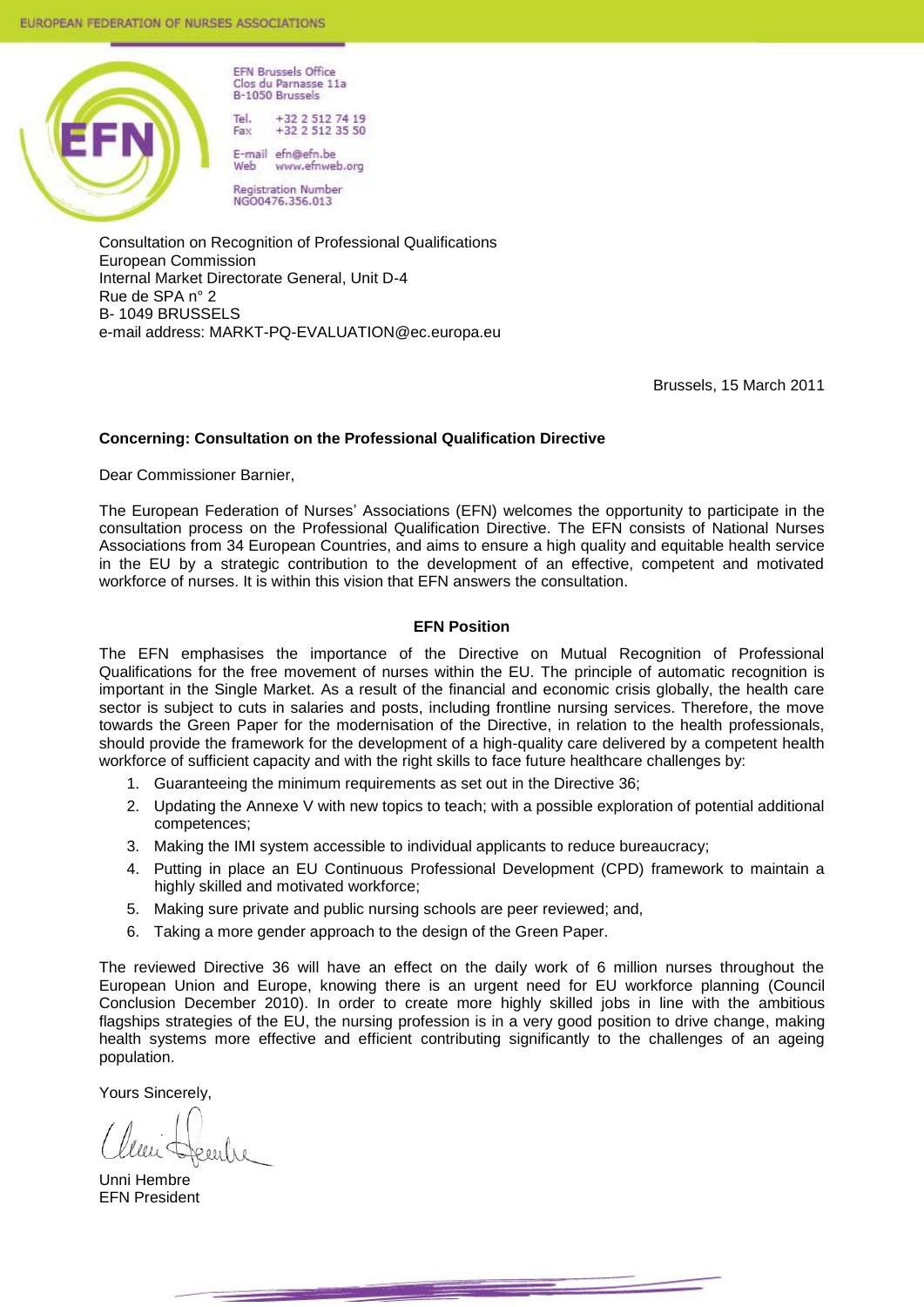# **Detailed EFN INPUT**

# **2. A CALL FOR SIMPLIFICATION**

# **2.1 Why simplification**

# **Question 1: Do you have any suggestions for further improving citizen's access to information on the recognition processes for their professional qualification in another Member State?**

The EFN congratulates the Commission in developing the IMI system and believes this communication tool should become mandatory as the main source for the exchange information between Member States concerning Mutual Recognition of Professional Qualifications. Although the EFN realises that currently the IMI is exclusive for competent authorities, the EFN believes that having access to a specific section of the IMI system, not the whole system, relevant for any applicant individual nurse, must speed up the recognition process and the free movement of nurses within the EU. The IMI system must facilitate the administrative process in an online modality, taking into account the importance of the EU Digital Agenda.

The Green Paper, proposing revisions to the Directive 36, should propose making the IMI system mandatory for administrative cooperation between competent authorities/ National Contact Points, with the emphasis on partial access of the citizen to the IMI system to reduce paperwork and bureaucracy.

## **Question 2: Do you have any suggestions for the simplification of the current recognition procedures? If so, please provide suggestions with supporting evidence.**

In line with our first recommendation, the simplification of procedures should include easier actions to submit the documents online and strengthen simple ways for competent authorities/ National Contact Points to communicate among each other, providing them with clear contact references within the IMI system. However, it is important to stress that these simplifications have to be done without compromising the evaluation of the applicant and as such patient safety. Therefore, the Green Paper should focus in bureaucratic simplification benefitting EU citizens.

# **2.2 Making best practice enforceable**

## **Question 3: Should the Code of Conduct become enforceable? Is there a need to amend the contents of the Code of Conduct? Please specify and provide the reasons for your suggestions.**

There are already recommendations endorsed by the group of coordinators for the Directive 36 and EFN believes the Code could, after an intensive evaluation and respecting the subsidiarity principle, be annexed to the Directive 36 serving as **guidelines** for competent authorities/National Contact Points. Nevertheless, the main obstacle to overcome is that the Code is not very well-known among Competent Authorities.

# **2.3 Mitigating unintended consequences of compensation measures**

#### **Question 4: Do you have any experience of compensation measures? Do you consider that they could have a deterrent effect, for example as regards the three years duration of an adaptation period?**

The EFN believes that the current compensation measures must be kept and even reinforced as a benchmark to ensure safe and high quality of nursing and health care. The EFN emphasizes that the requirement of compensation measures is extremely important especially for those Member States where qualifications and roles differ within and between health professionals.

As regards the cases where the applicant does not comply with the requirements for automatic recognition, bridging courses, supported by the social cohesion funds, need to be promoted, on case by case basis, by the group of coordinators for the Directive 36. The example of the Polish nurses bridging courses could be used as a successful best practice supported by EFN.

#### **Question 5: Do you support the idea of developing Europe-wide codes of conduct on aptitude tests or adaptation periods?**

Having minimum criteria and common understanding at European level to fulfill the requirements of the aptitude tests or adaptation periods should reduce the current administrative burden and drive towards more harmonization and equity.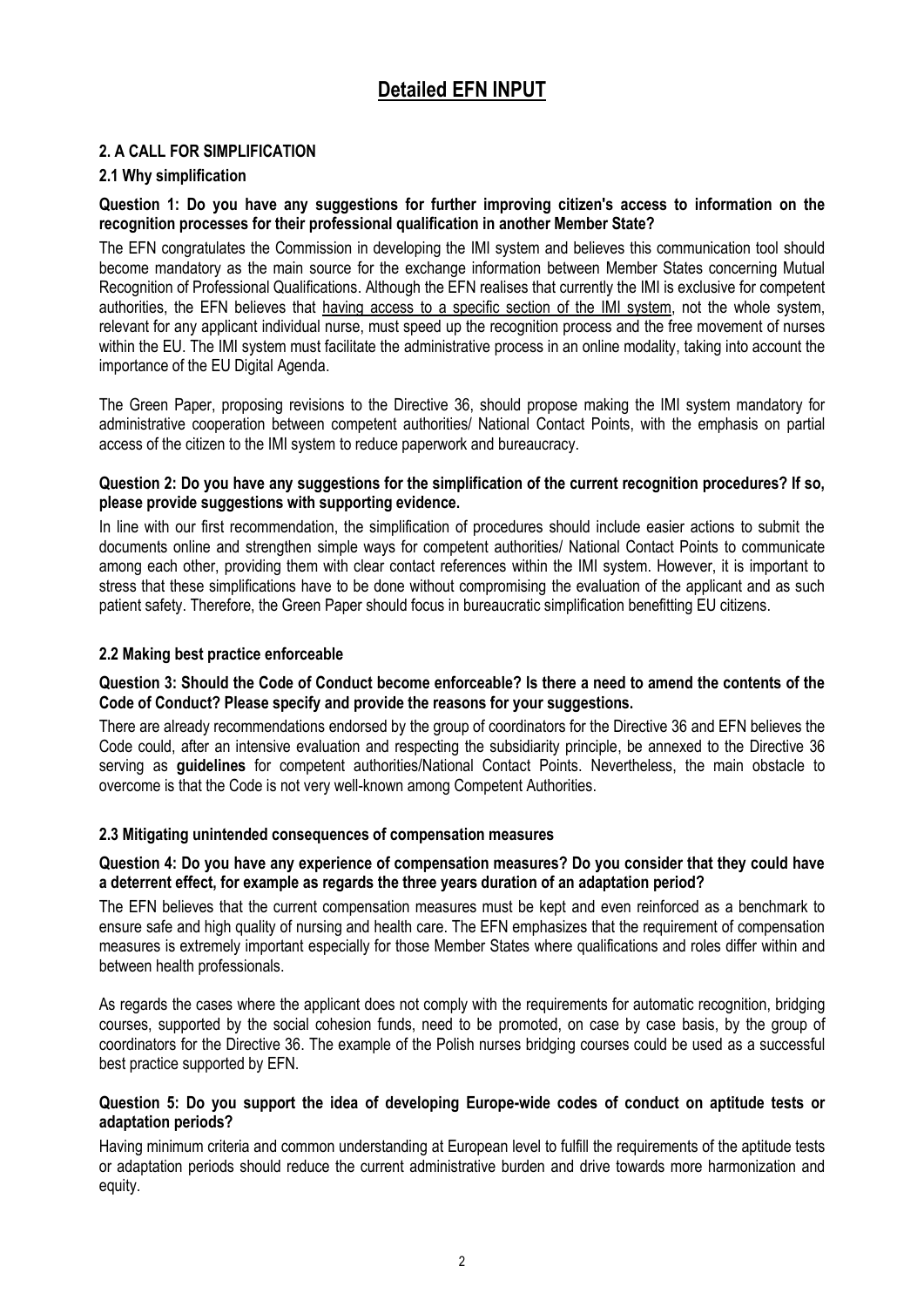## **Question 6: Do you see a need to include the case-law on "partial access" into the Directive? Under what conditions could a professional who received "partial access" acquire full access?**

The EFN strongly believes that the partial access to the nursing profession within the context and review of the Directive on Mutual Recognition of Professional Qualification is unacceptable.

The nurse responsible for general care benefit from automatic recognition because a set of minimum training conditions ensures the minimum education in order for a patient and citizen to know who is a nurse and who is not a nurse. Within the context of safety, this is essential. Furthermore, partial access would create a two tier system of professionals and promote systems of inequity for patients receiving nursing care. There is evidence to support the fact that better educated nurses result in improved patient outcomes<sup>1,2,3,4</sup>. The EFN wants to maintain the principle of automatic recognition for the professionals who fully satisfy the minimum requirements as established on Art 31.

## **2.4 Facilitating movement of new graduates**

#### **Question 7: Do you consider it important to facilitate mobility for graduates who are not yet fully qualified professionals and who seek access to a remunerated traineeship or supervised practice in another Member State? Do you have any suggestions? Please be specific in your reasons.**

For EFN, this point is not under the scope of the Directive 36 as it is addressed only to professionals who are fully qualified to practice the profession in one Member State and who wish to practice the same profession in another Member State. The Directive 36 concerns nurses who graduated, not student nurses. The mobility of nursing graduates who are not fully qualified professionals should be regulated under other EU legislation, not the DIR36.

#### **Question 8: How should the home Member State proceed in case the professional wishes to return after a supervised practice in another Member State? Please be specific in your reasons.**

For EFN this question is also addressing educational mobility issues and therefore is out of the scope of DIR36.

## **2.5 Facilitating movement between non-regulating and regulating Member States**

**Question 9: To which extent has the requirement of two years of professional experience become a barrier to accessing a profession where mobility across many Member States in Europe is vital? Please be specific in your reasons.**

As the nursing profession education is regulated in all EU Member States, there is no need to amend the Directive 36.

## **Question 10: How could the concept of "regulated education" be better used in the interest of consumers? If such education is not specifically geared to a given profession could a minimum list of relevant competences attested by a home Member State be a way forward?**

As the nursing profession education is regulated in all EU Member States, there is no need to amend the Directive 36.

# **3. INTEGRATING PROFESSIONALS INTO THE SINGLE MARKET**

# **3.1 A European Professional Card**

 $\overline{a}$ 

**Question 11: What are your views about the objectives of a European professional card? Should such a card speed up the recognition process? Should it increase transparency for consumers and employers? Should it enhance confidence and forge closer cooperation between a home and a host Member State?**

The EFN recognizes the potential positive use for the professionals who want to migrate of a European professional card. However, the EFN also acknowledges that economic, legal and technical challenges must be considered, due to the variety and number of regulatory bodies in the EU and Europe. Moreover, the introduction of the card could also involve a considerable administrative burden since it needs sound planning to ensure not only the protection of private data but also to minimize the risks of counterfeiting. The use of a European professional card and concerns

<sup>1</sup> Aiken, L. & Havens, D. (1999) Shaping Systems to Achieve Desired Outcomes. *Journal of Nursing Administration*, 29, 14-20.

<sup>2</sup> Buchan, J. (2000) Health Sector Reform and Human Resources: Lessons from the United Kingdom. *Health Policy and Planning*, 15, 319-325.

<sup>3</sup> Aiken L et al. "Educational Levels of Hospital Nurses and Surgical Patient Mortality," *Journal of the American Medical Association,* 290(12): 2003.

<sup>4</sup> Aiken L et al. "Effects of Hospital Care Environment on Patient Mortality and Nurse Outcomes, *Journal of Nursing Administration,* 38(5): 2008.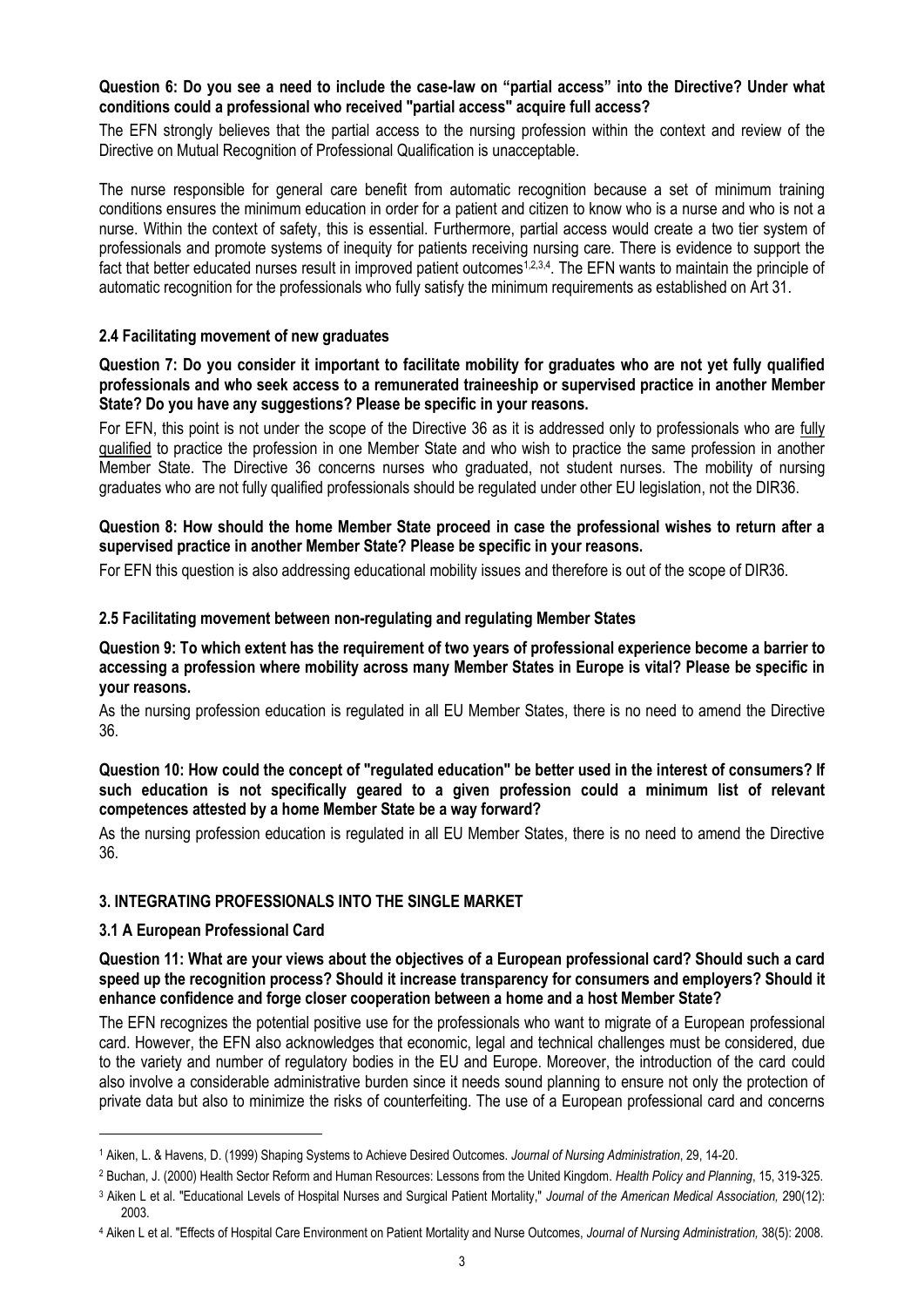about personal information protection and costs for the individual professional (not only in issuing the card but also in keeping it updated) must be further deliberated. As part of the Steering Group on EU Professional Card, the EFN strongly recommends that these issues must be studied forward within the group. Nevertheless, the information contained in the card should besides be covered, registered and available via the IMI system.

# **Question 12: Do you agree with the proposed features of the card?**

The EFN believes that the Steering Group on EU Professional Card is the right framework where these issues must be discussed.

#### **Question 13: What information would be essential on the card? How could a timely update of such information be organised?**

The EFN believes that the information potentially included on it could be details regarding the national regulatory authority, professional qualifications, education institution and preferably information on professional experience.

Also CPD information could be stored for accreditation. It should also be explored the potential link of that card with other EU cards already developed and implemented (the European Health Insurance Card, the European Model Driving License and Driver Qualification Card, etc.).

## **Question 14: Do you think that the title professional card is appropriate? Would the title professional passport, with its connotation of mobility, be more appropriate?**

The EFN believes that the Steering Group on EU Professional Card is the right framework where these issues must be discussed and proposed.

#### **3.2 Abandon common platforms, move towards European curricula**

#### **Question 15: What are your views about introducing the concept of a European curriculum – a kind of 28th regime applicable in addition to national requirements? What conditions could be foreseen for its development?**

The EFN is hesitant to opt for European curricula as it is important to leave the requirements for educational frameworks to the Member States. The Health care sector is of national interest and therefore, each Member State must have the decision-making power over all national educational requirements for professionals in the Health care sector. This includes also any education in specialised midwifery and nursing.

Furthermore it is challenging to look at the different levels of nursing specialist"s education, considering variations in duration, tasks, content and scope. At national level, minimum education requirements and curriculum are complicated so the national authorities' approval must be the basis for the development. Nevertheless, this development would imply the need for an EU coordinated accreditation system applied to all nursing schools, private and public, organising these specialities, next to the general care nurse education. However, there are specialist nursing groups who have considered developing common core curricula who might benefit from these proposals<sup>5,6</sup>. The challenge is to look at existing levels of education for professional groups, and especially in midwifery and nursing and specifically the level specialist nursing education.

# **3.3 Offering consumers the high quality service they demand**

# **Question 16: To what extent is there a risk of fragmenting markets through excessive numbers of regulated professions? Please give illustrative examples for sectors which get more and more fragmented.**

The EFN is not answering this question.

## **Question 17: Should lighter regimes for professionals be developed who accompany consumers to another Member State?**

Patient safety is a Europe wide concern and therefore, the EFN strongly opposes any kind of lighter regimes for health professionals of any kind.

<sup>5</sup> WHO European Strategy for Nursing and Midwifery Education (*Europe Gerontological, Cancer, Occupational and Critical care nursing curricula, 2003).* 

<sup>6</sup> Federation of Occupational Health Nurses within the European Union (FOHNEU), 2002.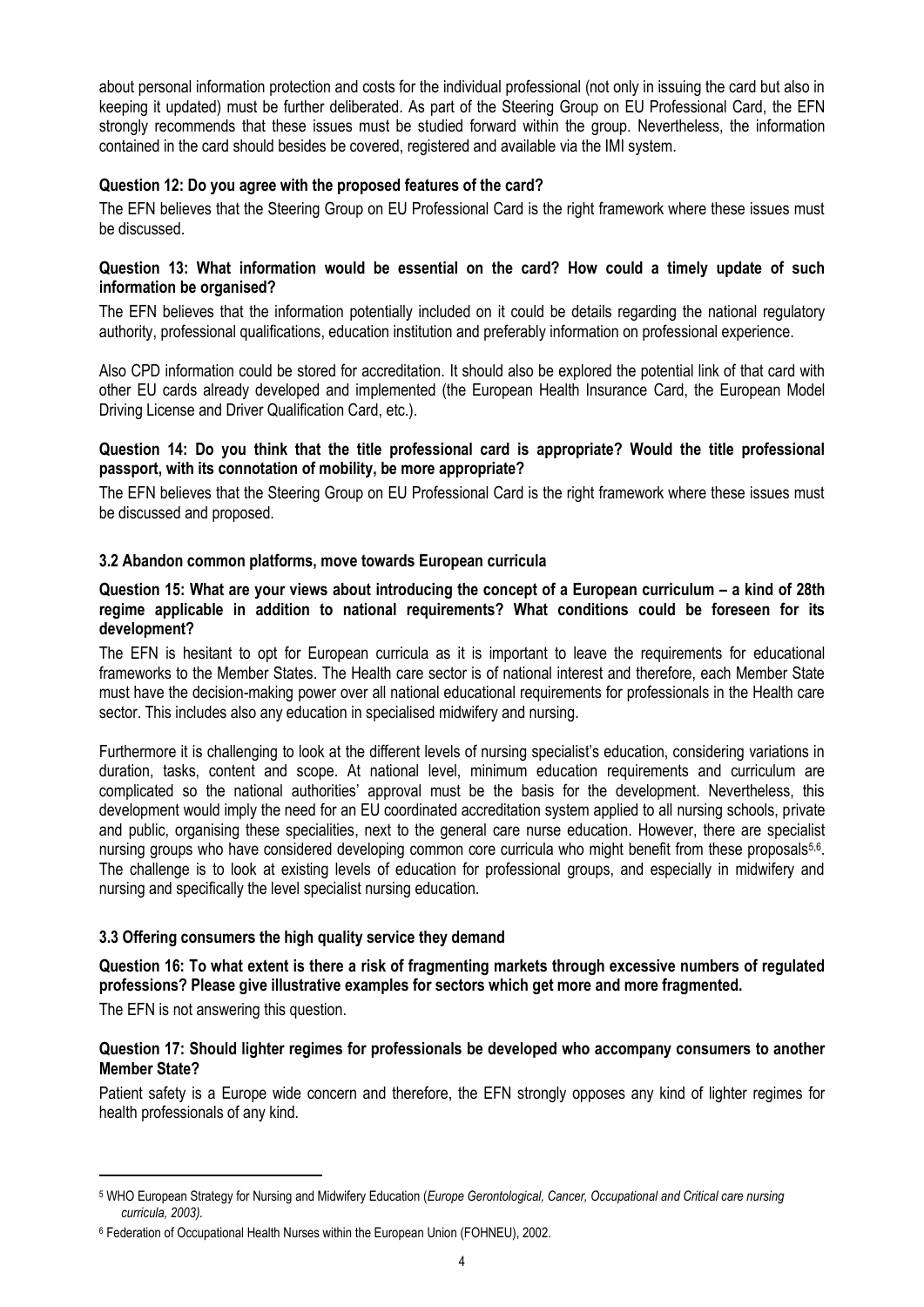## **3.4 Making it easier for professionals to move temporarily**

**Question 18: How could the current declaration regime be simplified, in order to reduce unnecessary burdens? Is it necessary to require a declaration where the essential part of the services is provided online without declaration? Is it necessary to clarify the terms "temporary or occasional" or should the conditions for professionals to seek recognition of qualifications on a permanent basis be simplified?**

The EFN believes that if the professional situation is included and currently updated by the individual professional in the IMI system, the excessive administrative burden linked to the declaration in case of temporary mobility or linked to the submission of the recognition application could be significantly reduced. As such, technology, the EU digital agenda, needs to support nurses" mobility. This should not however remove the requirement for health professionals practicing temporarily in another member state for prior notification and declaration with the relevant health regulator. For EFN the terms "temporary" and "occasional" could be differentiated and clarified, above all in terms of duration.

# **Question 19: Is there a need for retaining a pro-forma registration system?**

The EFN believes that this procedure should be taken care of in the IMI system.

## **Question 20: Should Member States reduce the current scope for prior checks of qualifications and accordingly the scope for derogating from the declaration regime?**

The EFN believes that there should be no reduction in the current scope for prior checks of qualifications.

# **4. INJECTING MORE CONFIDENCE INTO THE SYSTEM**

## **4.1 Retaining automatic recognition in the 21st century**

## *4.1.1 Automatic recognition based on education and training*

#### **Question 21: Does the current minimum training harmonisation offer a real access to the profession, in particular for nurses, midwives and pharmacists?**

The EFN opposes any downgrading of the current minimum baseline criteria (Art 31), as the minimum education/training requirements have proven to be a valuable safeguard to quality and safety in healthcare. The minimum education/training requirements for nurses responsible for general care, as set out in the Directive under Article 31, are still considered as solid and relevant and have offered a real access to the profession of nursing and also have advanced the status of nurses across Europe.

In some countries the Directive has enabled the positioning of nursing education and women, in the Higher Education degree structure. In those MS joining the EU from 2004, after transposition of the Directive into national legislation, nurse education has moved into Universities and Colleges. In most EU Member States, the Directive 36 has been the cornerstone of massive educational reform raising the quality of nurse education and practice.

Quality nurse education is linked with improved patient outcomes and reduction in patient safety incidents, as described and referenced before. The minimum requirements are considered as a benchmark ensuring quality nurse education and a quality nursing workforce able to deliver safe patient care. Furthermore, these requirements should also be seen in relation to the Directive of patients' rights in cross-border healthcare. EU citizens have the right to know what they can expect from the professionals within the healthcare sector.

#### **Question 22: Do you see a need to modernise the minimum training requirements? Should these requirements also include a limited set of competences? If so what kind of competences should be considered?**

Regarding the admission requirements and the start of the nursing education, the EFN agrees with increasing the admission requirements to 12 years of general training. The EFN supports safeguarding the entrance requirement to the nursing education starting at minimum 18 years with a completion of 12 years of primary and secondary school.

Concerning the duration of the education/training, the EFN believes we need to stick to the current system, mentioning the reference to the number of 4600 hours. Reference to years is less relevant as it confuses optimal implementations. The 4.600 hours needs to be the verifying element in each nursing curriculum. Also, the number of hours and the % of theory and practice must remain.

Whether though the EFN strongly opposes any downgrading of the current minimum baseline criteria (Art 31) also recognises that the content of nurse education described in the Annex V of the Directive needs to be updated to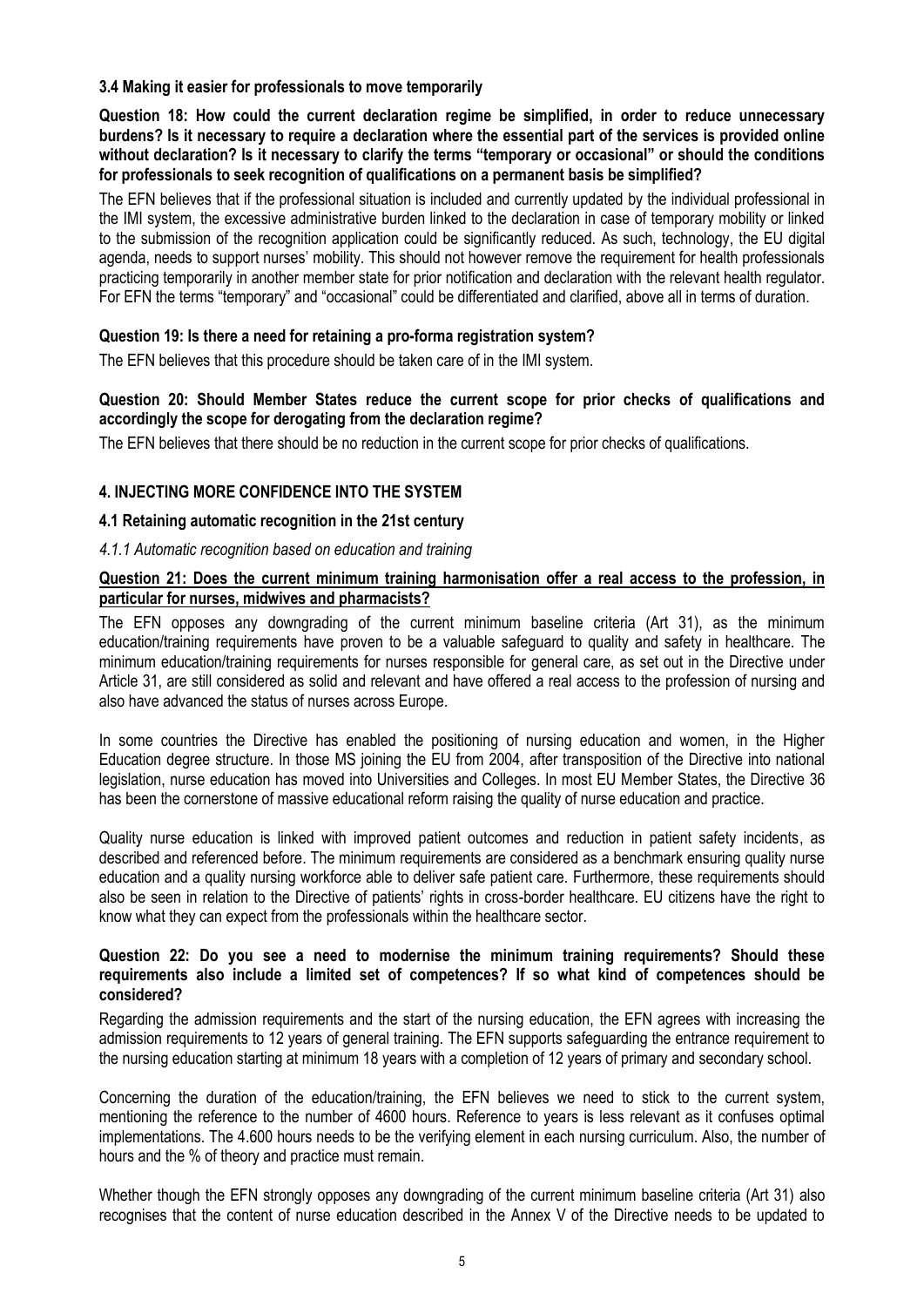reflect current advancements in nursing such as new focus of healthcare oriented towards prevention; issues of chronic/long-term care; community based care; eHealth and ICT developments; patient safety; and research and evidence-based practice. Furthermore, within the Annex V, the Directive could contain requirements of knowledge about national healthcare laws, healthcare services and language skills.

As regards the introduction of a set of competencies for a general care nurse, the EFN expresses concerns about incorporating a list of competencies into the Annex V as the measurement of competencies (skills, knowledge and behavior) is challenging and could complicate the recognition process. As the re-launch of the Single Market Act is related to the Directive 36, with the ambition to promote growth and creating more jobs by simplifying the professional qualification recognition process, the EFN foresees a risk when including a list of competences as a tick box substitute the current minimum training requirements. The EFN recognises that in some Member States a list of competences is part of the National Nurses legislation, however, including them into the Directive could allow other professionals who are not fully qualified to fit into some items of the set of minimum competences and as such benefit from a possible "partial access" to the nursing profession. This is, within the context of mutual recognition of professional qualifications, unacceptable for EFN. Any exploration of the use of competencies in the annex would need to be in addition to the content and hours requirement and not as a replacement.

# **Question 23: Should a Member State be obliged to be more transparent and to provide more information to the other Member States about future qualifications which benefit from automatic recognition?**

The EFN agrees with the views to disclose the content of the education and training to the competent authorities of the other Member States on a regular basis through the IMI system.

# **Question 24: Should the current scheme for notifying new diplomas be overhauled? Should such notifications be made at a much earlier stage? Please be specific in your reasons.**

The EFN fully agrees that in case of new diplomas, in order to respond before changes in the education curricula, Member States should communicate prior to developing this new curriculum and title, the existence of this new diploma and the equivalence in case it exists, with previous diplomas recognized in order to facilitate the future compliance with the requirements of the Directive and allow free movement to professionals. It is therefore desirable that the competent authorities at all times are up to date with current education and curricula. Also, it is important to communicate clearly these minimum requirements so that potential migrants are also aware of what they need to achieve before they decide to move between countries.

# *4.1.2 Automatic recognition based on professional experience*

## **Question 25: Do you see a need for modernising this regime on automatic recognition, notably the list of activities listed in Annex IV?**

The Annex IV is not referring to the nursing profession.

# **Question 26: Do you see a need for shortening the number of years of professional experience necessary to qualify for automatic recognition?**

The EFN strongly opposes shortening down the number of years of professional experiences necessary to qualify for automatic recognition. Thus, the EFN considers necessary to keep the requirement of three years of professional experience within the last five years when nurses responsible for general care want to benefit of automatic recognition in case they do not fulfill the requirements of minimum education/training requirements or the qualification under Annex V.

# **4.2 Continuing professional development**

 $\overline{a}$ 

# **Question 27: Do you see a need for taking more account of continuing professional development at EU level? If yes, how could this need be reflected in the Directive?**

The EFN believes a Continuing Professional Development Framework<sup>7</sup> should be integrated in the Directive as part of Art 22. The fundamental principles of CPD including a commitment to patient safety and quality of care must be

<sup>7</sup> "Continuing Professional Development (CPD) is the systematic maintenance, improvement and continuous acquisition and/or reinforcement of lifelong knowledge and skills of health professionals. It is pivotal to meeting the patient needs, health service delivery needs and the learning needs of individual professionals." Source: Civil Society Resolution on Continuing Professional Developments, European Federation of Nurses/Pharmaceutical Group of the European Union/European Region of the World Confederation for Physical Therapy; [http://www.efnweb.eu/version1/en/documents/CivilSocietyResolutiononCPD17102006EN\\_001.doc](http://www.efnweb.eu/version1/en/documents/CivilSocietyResolutiononCPD17102006EN_001.doc)